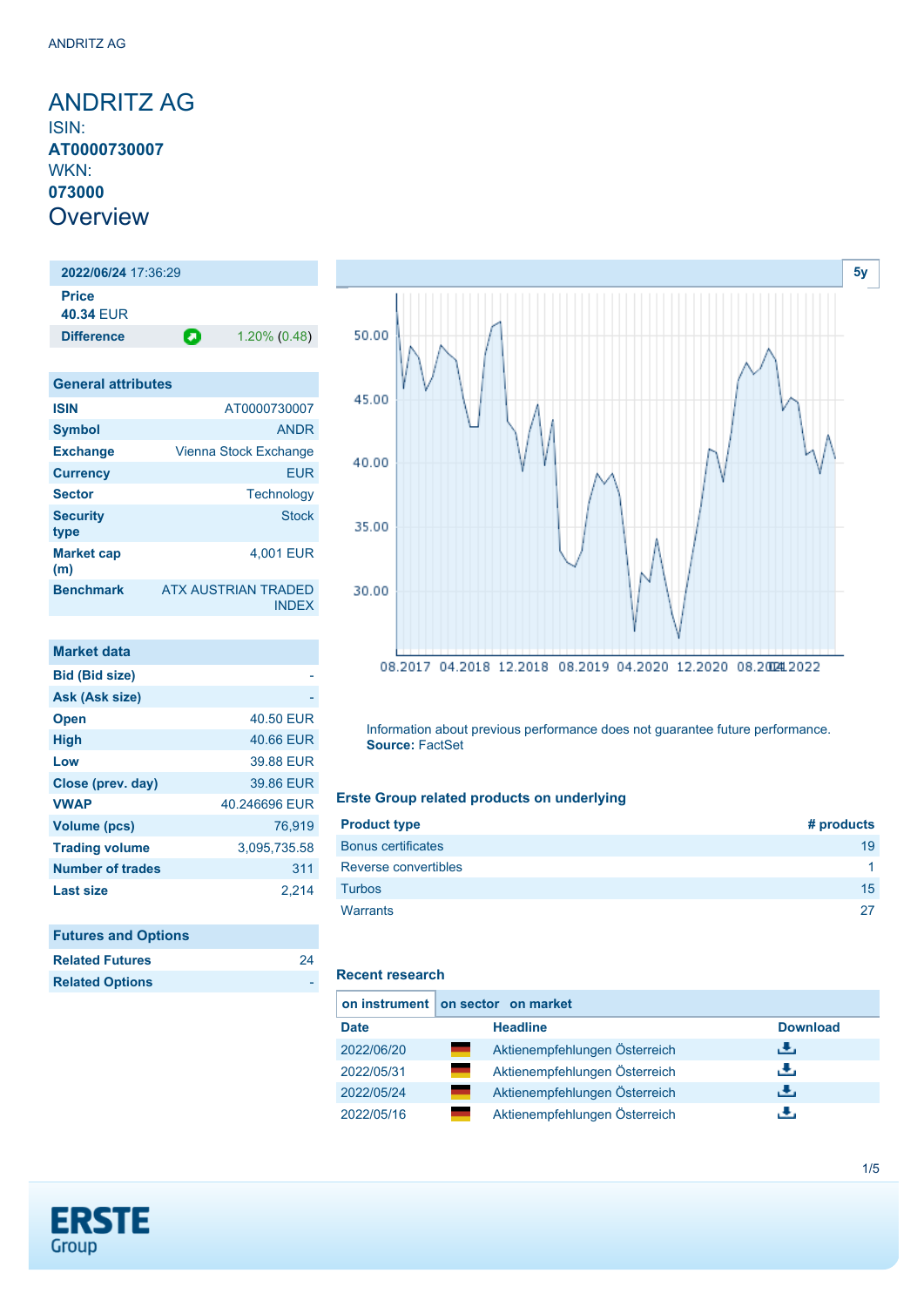2022/05/10 [Aktienempfehlungen Österreich](https://de.products.erstegroup.com/Retail/en/ResearchCenter/Overview/Research_Detail/index.phtml?ID_ENTRY=276965)

画

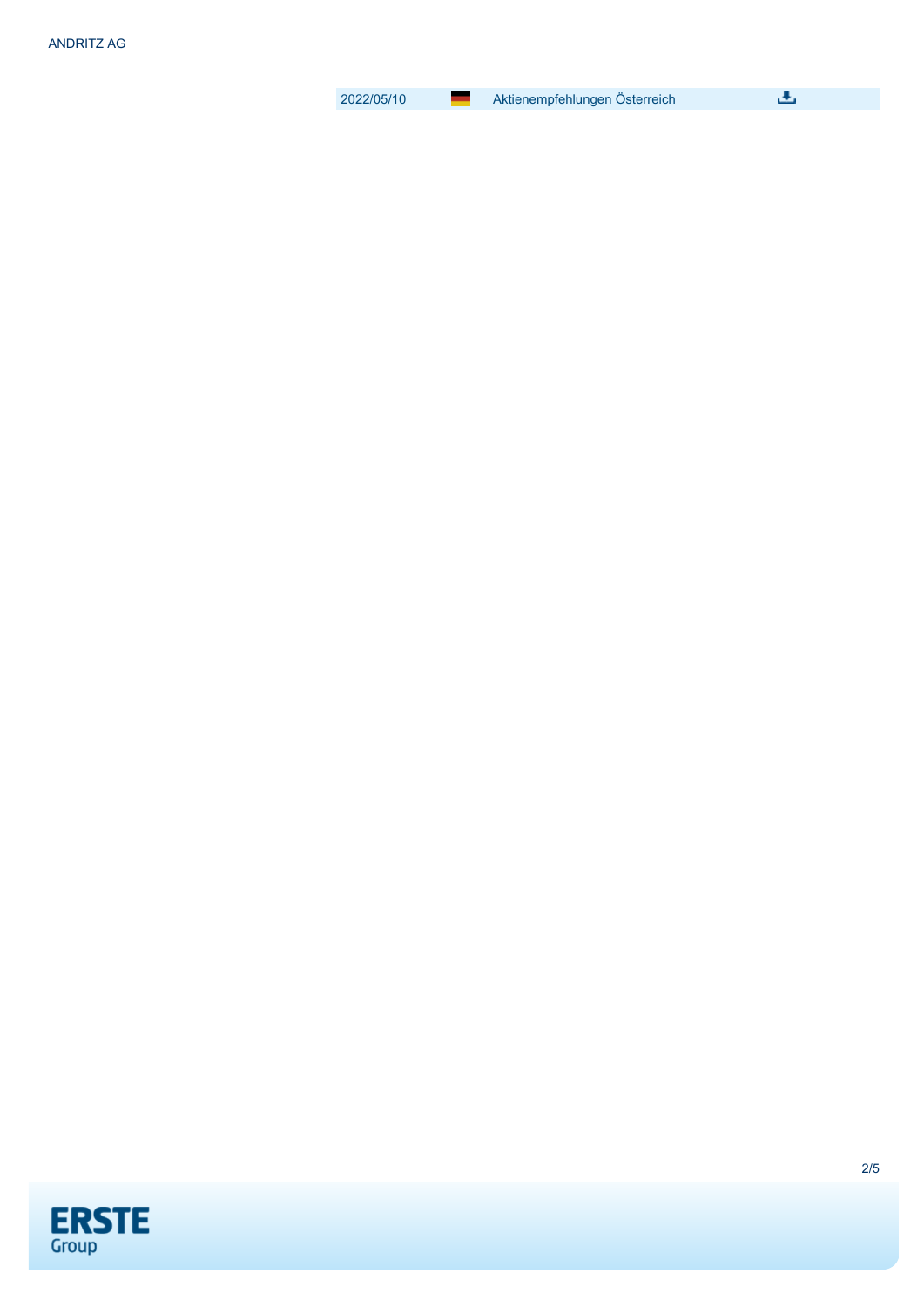# **Details**

**2022/06/24** 17:36:29 **Price 40.34** EUR

**Difference 1.20% (0.48)** 

| <b>General attributes</b> |                                            |
|---------------------------|--------------------------------------------|
| <b>ISIN</b>               | AT0000730007                               |
| <b>Symbol</b>             | <b>ANDR</b>                                |
| <b>Exchange</b>           | Vienna Stock Exchange                      |
| <b>Currency</b>           | <b>EUR</b>                                 |
| <b>Sector</b>             | Technology                                 |
| <b>Security</b><br>type   | <b>Stock</b>                               |
| <b>Market cap</b><br>(m)  | 4.001 EUR                                  |
| <b>Benchmark</b>          | <b>ATX AUSTRIAN TRADED</b><br><b>INDEX</b> |

| Market data             |               |
|-------------------------|---------------|
| <b>Bid (Bid size)</b>   |               |
| Ask (Ask size)          |               |
| <b>Open</b>             | 40.50 EUR     |
| <b>High</b>             | 40.66 EUR     |
| Low                     | 39.88 EUR     |
| Close (prev. day)       | 39.86 EUR     |
| <b>VWAP</b>             | 40.246696 EUR |
| Volume (pcs)            | 76.919        |
| <b>Trading volume</b>   | 3,095,735.58  |
| <b>Number of trades</b> | 311           |
| Last size               | 2.214         |

| <b>Performance and Risk</b> |  |
|-----------------------------|--|
|-----------------------------|--|

|                   | 6m       | 1v        | 3v        |
|-------------------|----------|-----------|-----------|
| <b>Perf</b> (%)   | $-9.40%$ | $-14.84%$ | $+27.05%$ |
| Perf (abs.)       | $-4.24$  | $-7.12$   | $+8.70$   |
| <b>Beta</b>       | 0.82     | 0.79      | 0.72      |
| <b>Volatility</b> | 35.68    | 30.01     | 34.18     |



Information about previous performance does not guarantee future performance. **Source:** FactSet

| <b>Price data</b>                           |                        |
|---------------------------------------------|------------------------|
| Ø price 5 days   Ø volume 5 days (pcs.)     | 40.96 EUR (93,475)     |
| Ø price 30 days   Ø volume 30 days (pcs.)   | 42.55 EUR (131,747)    |
| Ø price 100 days   Ø volume 100 days (pcs.) | 41.71 EUR (170,529)    |
| Ø price 250 days   Ø volume 250 days (pcs.) | 44.80 EUR (140,611)    |
| <b>YTD High   date</b>                      | 48.98 EUR (2022/02/09) |
| <b>YTD Low   date</b>                       | 33.84 EUR (2022/03/07) |
| 52 Weeks High   date                        | 50.95 EUR (2021/11/04) |
| 52 Weeks Low   date                         | 33.84 EUR (2022/03/07) |

# **Erste Group related products on underlying**

| <b>Product type</b>       | # products |
|---------------------------|------------|
| <b>Bonus certificates</b> | 19         |
| Reverse convertibles      | -1         |
| <b>Turbos</b>             | 15         |
| Warrants                  | 27         |

| <b>All listings for ANDRITZ AG</b> |             |                   |                                        |           |
|------------------------------------|-------------|-------------------|----------------------------------------|-----------|
| Exchange $\bigoplus$               | <b>Date</b> | <b>Time Price</b> | <b>Trading</b><br>volume (mio.) trades | Number of |

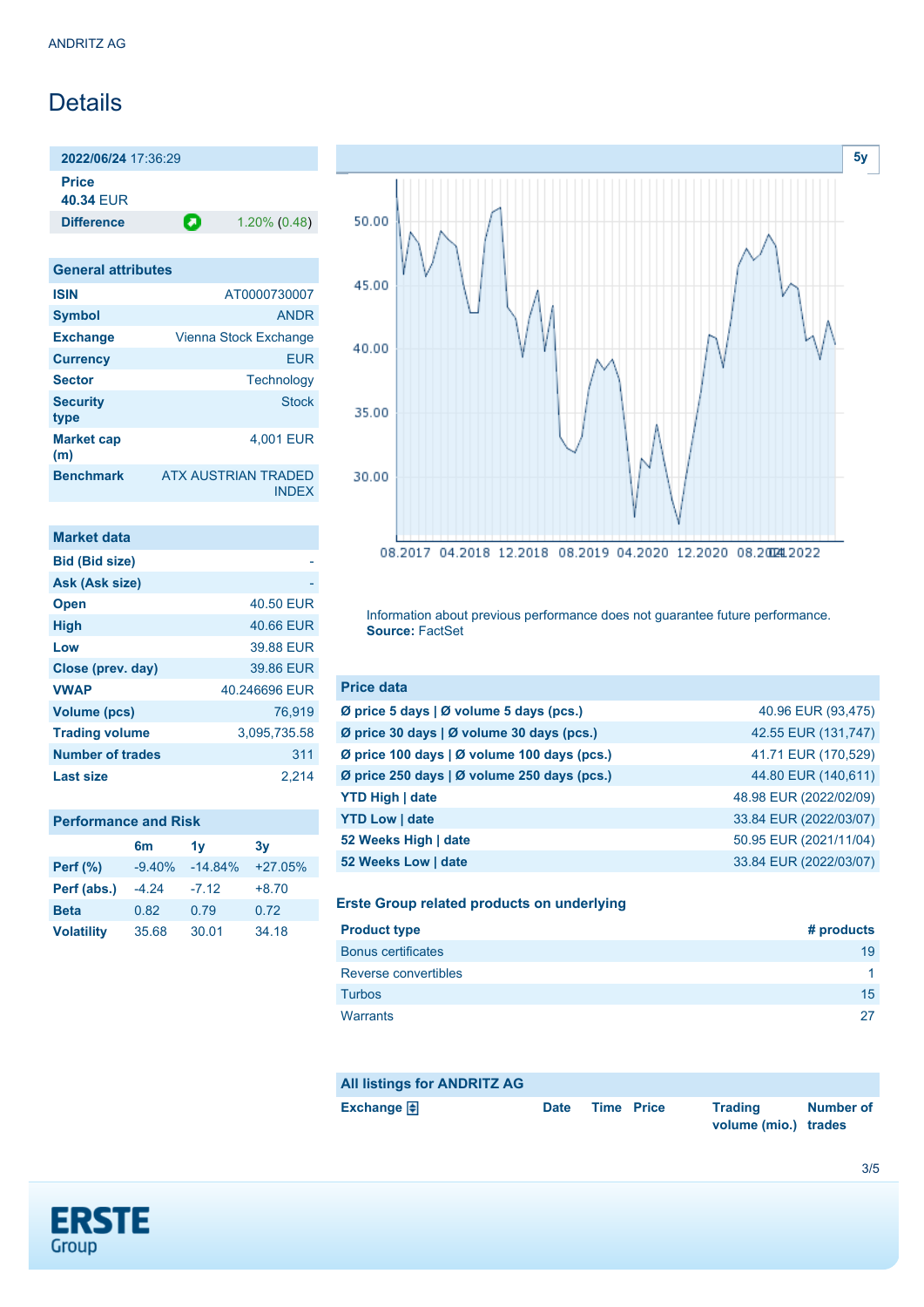| <b>Xetra</b>                                                    | 2022/<br>06/24 | 17:35 40.44 EUR       | 0.22 | 42             |
|-----------------------------------------------------------------|----------------|-----------------------|------|----------------|
| Vienna Stock Exchange                                           | 2022/<br>06/24 | 17:36 40.34 EUR       | 3.10 | 311            |
| Tradegate                                                       | 2022/<br>06/24 | 22:26 40.86 EUR       | 0.12 | 21             |
| <b>Stuttgart</b>                                                | 2022/<br>06/24 | 16:49 40.56 EUR       | 0.00 | 11             |
| <b>Prague Stock Exchange</b>                                    | 2022/<br>05/02 | 09:03 989.00 CZK 0.00 |      | $\mathbf{1}$   |
| <b>Munich</b>                                                   | 2022/<br>06/24 | 08:03 40.34 EUR       | 0.00 | 1              |
| <b>London Stock Exchange</b><br><b>European Trade Reporting</b> | 2022/<br>06/24 | 17:30 40.59 EUR       | 0.00 | $\overline{2}$ |
| Hanover                                                         | 2022/<br>06/24 | 08:00 40.22 EUR       | 0.00 | 1              |
| Hamburg                                                         | 2022/<br>06/24 | 08:00 40.22 EUR       | 0.00 | 1              |
| Frankfurt                                                       | 2022/<br>06/24 | 17:45 40.58 EUR       | 0.01 | 3              |
| <b>FINRA other OTC Issues</b>                                   | 2022/<br>04/21 | 16:15 43.38 USD       | 0.01 | $\overline{2}$ |
| <b>Duesseldorf</b>                                              | 2022/<br>06/24 | 19:31 40.18 EUR       | 0.00 | 12             |
| <b>Berlin</b>                                                   | 2022/<br>06/24 | 08:04 40.16 EUR       | 0.00 | 1              |